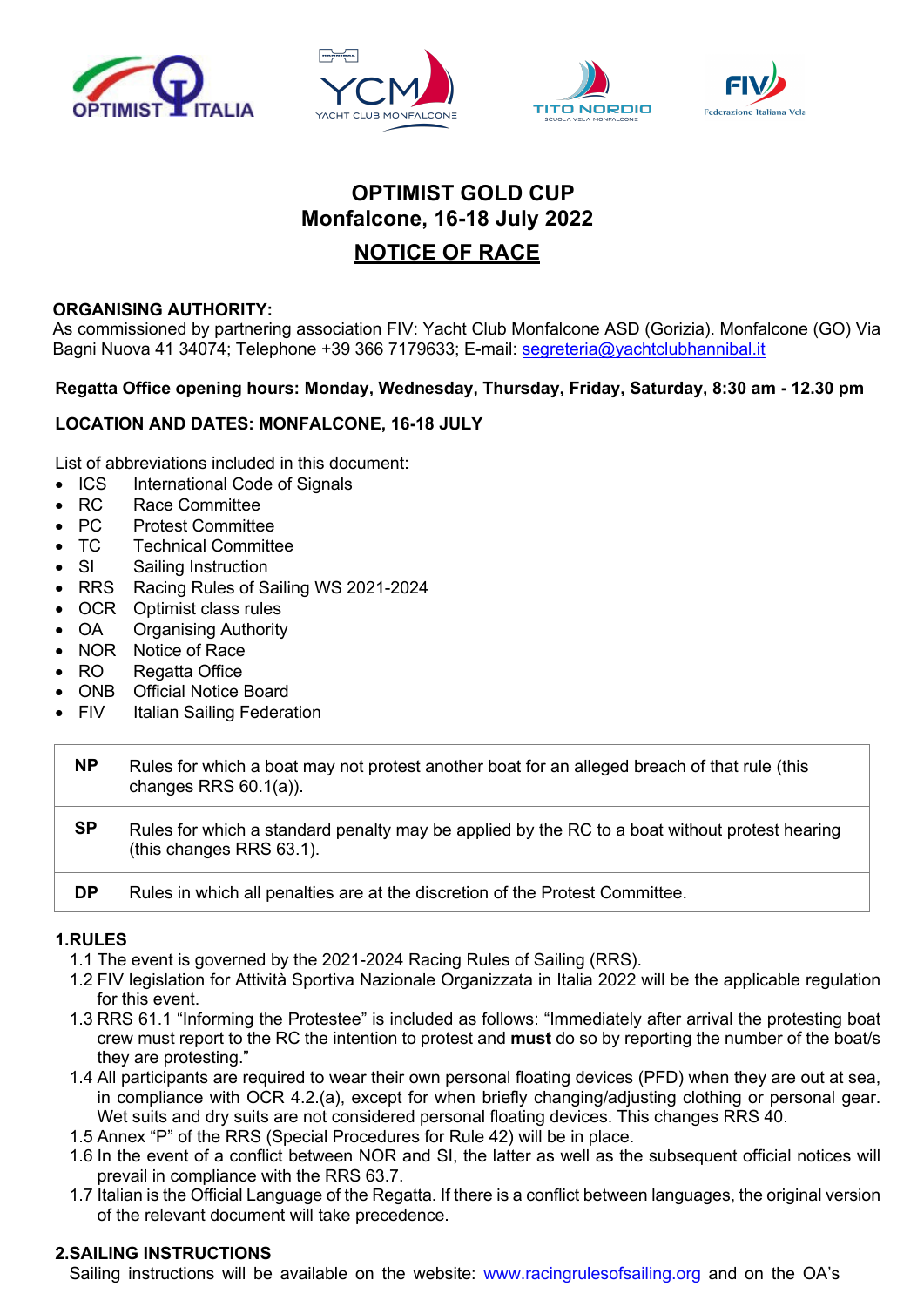



website: www.yachtclubhannibal.it on the 14th July 2022 from 4 pm.

#### **3.NOTICES**

The Official Notice Board will be available online on the following website: www.racingrulesofsailing.org and on the OA's website www.yachtclubhannibal.it.

It will also be available at the RO.

- 3.1 Potential amendments of the SI and other notices addressed to participants can be made until 2 hours prior to the first scheduled warning signal for that day. Amendments to the schedule must be made by 7 pm on the day before the day on which they take effect.
- 3.2 Onshore signals will be displayed by the mast of the Yacht Club Monfalcone / Hannibal
- 3.3 [DP][NP] On days in which races are scheduled, boats must not leave their allocated Areas until flag "D" is displayed (Delta of the International Signal Codes (ICS)). The warning signal and other signals will be displayed from 60 minutes after the D flag is displayed and not before the scheduled or postponed timetable.
- 3.4 Participants should adapt to any reasonable request made by a Regatta Officer.

## **4.ELIGIBILITY AND ENTRY**

The competition is open to helmsman born in: 2007 - 2008 - 2009 - 2010 - 2011 (DIVISION A), 2012 - 2013 (DIVISION B). All participants must have a valid National Association membership card (IODA), a valid medical certificate if required by national regulations; valid boat insurance and measurement certificate.

#### **5.ENTRY FEE AND REQUIRED DOCUMENTS**

Entries must be submitted online using the following link https://federvela.coninet.it/user/login?destination The entry fee is  $\epsilon$  50,00 and should be paid directly to the Organising Authority using the following bank details:

Circolo Velico Yacht Club Hannibal ASD, Via Bagni Nuova 41 - 34074 Monfalcone (GO) *BANCA DI CIVIDALE S.p.A. FILIALE DI MONFALCONE IBAN: IT93I0548464610CC0611002522 BIC/SWIFT CIVIIT2C*

Reference: Athlete's name and surname, Sail number, boating club – Optimist Gold Cup

For a single bank transfer concerning multiple boats, please state the name of the event and all enrolling boats' sail numbers.

We kindly request that you also include all relevant details and documents in a single email sent to: segreteria@yachtclubhannibal.it. Please use this formula for your email subject: Gold Cup 16-18 July Documents, [SAIL NUMBER] + the following:

- Bank transfer receipt
- Measurement or rating certificate
- Boat insurance covering a minimum of  $\epsilon$  1.500.000,00 as per FIV legislation
- Medical certificate if required by national regualtions

#### **No other documents will be required if applications are submitted correctly as per the above Indications. It is not necessary to sign the event's media release form and privacy policy documents.**

The deadline for registration and fee payment is **14 July, 7 pm.** Those who have incorrectly registered online will be notified by email and will be asked to re-send the missing or corrected documents.

#### **6. ADVERTISING**

6.1 Individual promotion and personal advertisement are not permitted during the event. Boats may be required to display advertising chosen and supplied by the OA in compliance with World Sailing Regulation 20.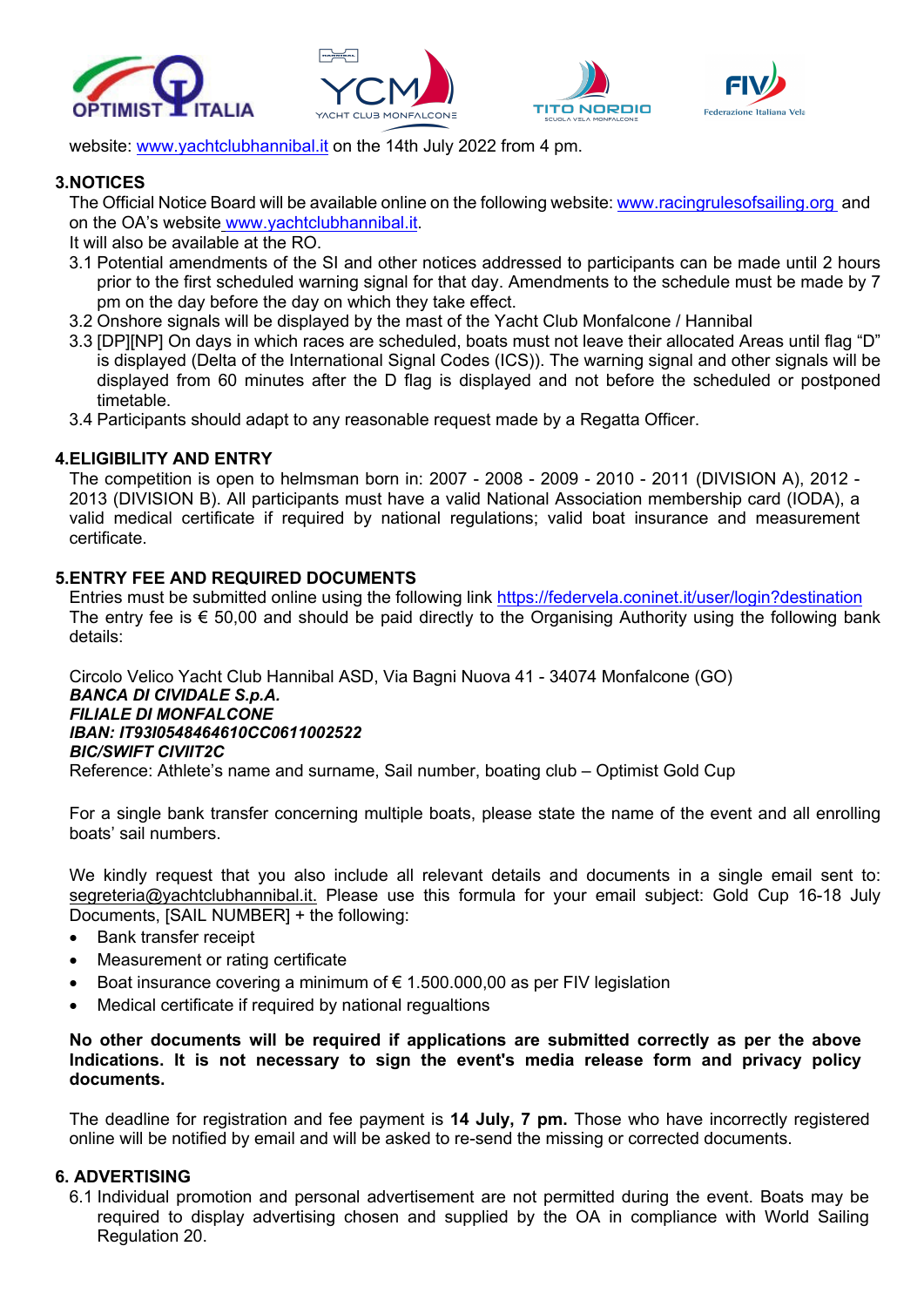





## **7.PROGRAM**

7.1 The Racing Program will be as follows:

Races will take place in Monfalcone between the 16th and 18th July 2022.

- 15 July 2022: coach briefing at 5:30 pm by the YCM sailing school.
- 16 July 2022: warning signal at 12 pm.

On the following days the warning signal will be announced online by the RC by 8 pm via the portals Racing Rules of Sailing and www.yachtclubhannibal.it. In the absence of such communication, the warning signal will be at the same time as on the first day of competition.

- 7.2 Should the regatta take place in heats, in compliance with the FIV legislation for the "Optimist class", following official notice, ADDENDUM A of this NOR shall apply.
- 7.3 The warning signal of subsequent races that same day will be given as soon as possible.
- 7.4 No warning signal can be given after 4:30 pm on the last day of competition except for those categories racing in heats where, if the first heat of a race starts before 4:30 pm, the last heat of that race must start within the following 30 mins (by 5 pm max).

7.5 The awards ceremony will be held as soon as possible once the races have come to an end.

7.6 If possible, 8 races will be completed. No more than 3 races per day for both divisions (A and B).

7.7 The regatta remains valid regardless of the number of races completed.

#### **8. EQUIPMENT INSPECTION**

Measurements of the hull, sails, equipment, and gear must be provided in advance (it is not permitted to replace the sail without the TC or RC's written consent). Equipment and measurement checks may be carried out in between races. Boats will need to race with the same sail number stated on the accompanying Measurement Certificate. Any change will need to be authorized by either the TC or RC as per point 11 of the SI.

#### **9.VENUE**

9.1 The regatta will take place in the stretch of water opposite the Panzano gulf.

## **10. PENALTY SYSTEM**

- 10.1**[DP][NP]** Boats that pull out of the race or take a penalty will need to fill out the Penalties form online (www.racingrulesofsailing.org) within the time limits.
- 10.2Penalties for breaches of the OCR will be discretionary (refer to **[DP]**).

## **11.SCORING**

- 11.1The final ranking will be drafted according to RRS A4 (Low Point System) and to FIV legislation for Attività Sportiva Nazionale Organizzata in Italia 2022.
- 11.2For races taking place in heats, RRS A5.2 is amended so that the scores are based on the number of boats assigned to the largest heat. In the event that some boats have completed more races than others, the most recent race score will be dismissed so that the score for all boats is based on the same number of races. RRS 60.1(b) is ammended such that this cannot be subject to request for redress.
- 11.3Where fewer than 4 races have been completed, a boat's score will be the same as the score of all the completed races. When 4 or more races have been completed, a boat's score will be the total of her race scores excluding her worse score.

#### **12. SUPPORT PERSONS**

12.1 All support persons (coaches/parents/accompanying persons) will need to register via the following link: www.racingrulesofsailing.org and on the OA's website: www.yachtclubhannibal.it and must state the following:

- A) features and specifications of support boat
- B) must accept the terms and conditions applied to the support boats as per ADDENDUM B of this NOR
- C) sail number and the names of the accompanied participant/s
- D) must have a VHF radio

Support boats and their crew will be subject to technical guidelines provided by RC and the Jury. By registering, the support person agrees to ensure that the participants they are accompanying arrive to the racecourse throughout the entire competition.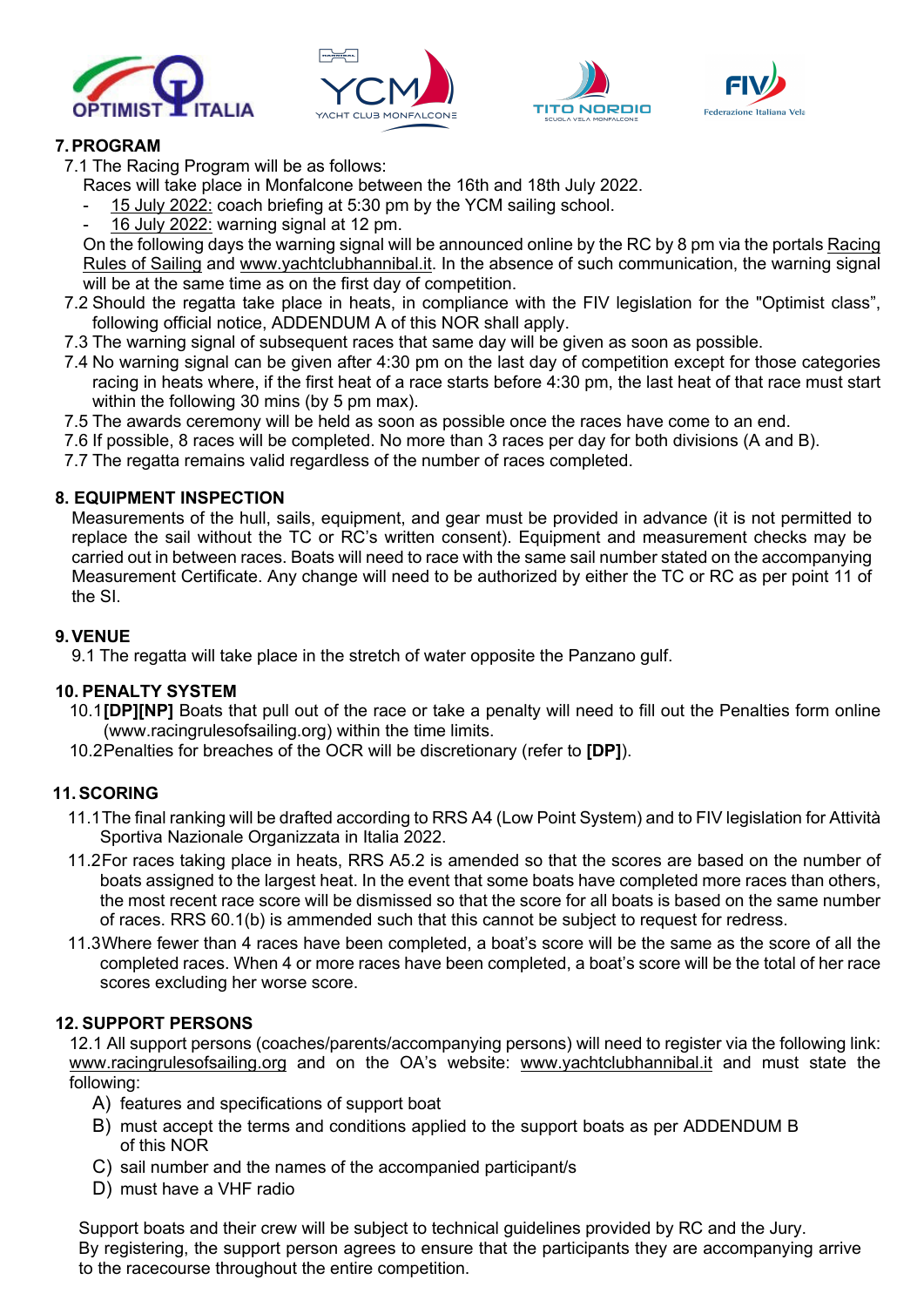





#### **13.ENVIRONMENTAL RESPONSIBILITY**

As per RRS Basic Principles, "Participants are encouraged to minimize any adverse environmental impact of the sport of sailing". As such, in the interest of safeguarding the environment, the utmost care before, during and after all sailing events is expected. In particular, with reference to the **RRS 47 Trash Disposal** "*Competitors and support persons shall not intentionally put trash in the water. This rule applies* at all times while afloat. The penalty for a breach of this rule may be less than disqualification."

#### **14. RISK STATEMENT**

As per RRS 3, "Competitors and support team members participate in the series entirely at their own risk." Sailing is, by its nature, an unpredictable sport and therefore inherently involves an element of risk. By taking part in the event, each competitor and the responsible adult agrees and acknowledges that:

- They are aware of the inherent element of risk involved in the sport and accept responsibility for the exposure of themselves and their boat to such inherent risk whilst taking part in the event;
- They are responsible for the safety of themselves, their boat and their other property whether afloat or ashore;
- They accept responsibility for any injury damage or loss to the extent caused by their own actions or omission;
- Their boat is in good order, equipped to sail in the event, and they are fit to participate;
- The provision of a race management team, patrol boats and other officials and volunteers by the event organiser does not relieve them of their own responsibilities;
- The provision of patrol boat cover is limited to such assistance, particularly in extreme weather conditions, as can be practically provided in the circumstances;
- It is their responsibility to familiarize themselves with any risks specific to the venue or this event drawn to their attention in any rules and information produced for this venue or event, and to attend any safety briefings held for the event.

#### **15. INSURANCE**

Third-party liability insurance is mandatory for all boats. In accordance with FIV legislation, all boats must be insured with a minimum ceiling of € 1.500.000,00. Such insurance if not required where participants hold FIV PLUS membership.

#### **16. PRIZES**

Division A - general ranking - from 1° to 3° place

Division A - women's ranking - from 1° to 3° place

Division B - general ranking - from 1° to 3° place

Division B - women's ranking - from 1° to 3° place

Prizes will be drawn at random and awarded to participants attending the award ceremony. Prizes include: 1 Optimist class boat, 3 Giulietti rigs, 5 CD Sails.

The Organising Authority reserves the right to assign additional special awards.

Other gadgets of the Organising Authority's partners may be drawn.

#### **17. CHARTER**

To request a charter service please send an email to segreteria@yachtclubhannibal.it.

#### **18. PHOTOGRAPHY AND/OR BROADCASTING RIGHTS**

Participants agree to grant full rights and permission to the OA to make, use and show at their discretion any motion pictures, still pictures, and live, taped or filmed television and other reproductions of participants or boats during this event, including, but not limited to, television advertisements. These may be used for their editorial or publicity purposes.

#### **19. CAMERAS AND ELECTRONIC EQUIPMENT [DP][NP]**

Boats may be required to carry cameras, sound equipment or positioning equipment as specified by the OA. Information and data from from this equipment may not be used as evidence in a hearing (this changes RRS 63.6).

Once installed onboard as per OA guidance, the equipment must not be tampered with in any way by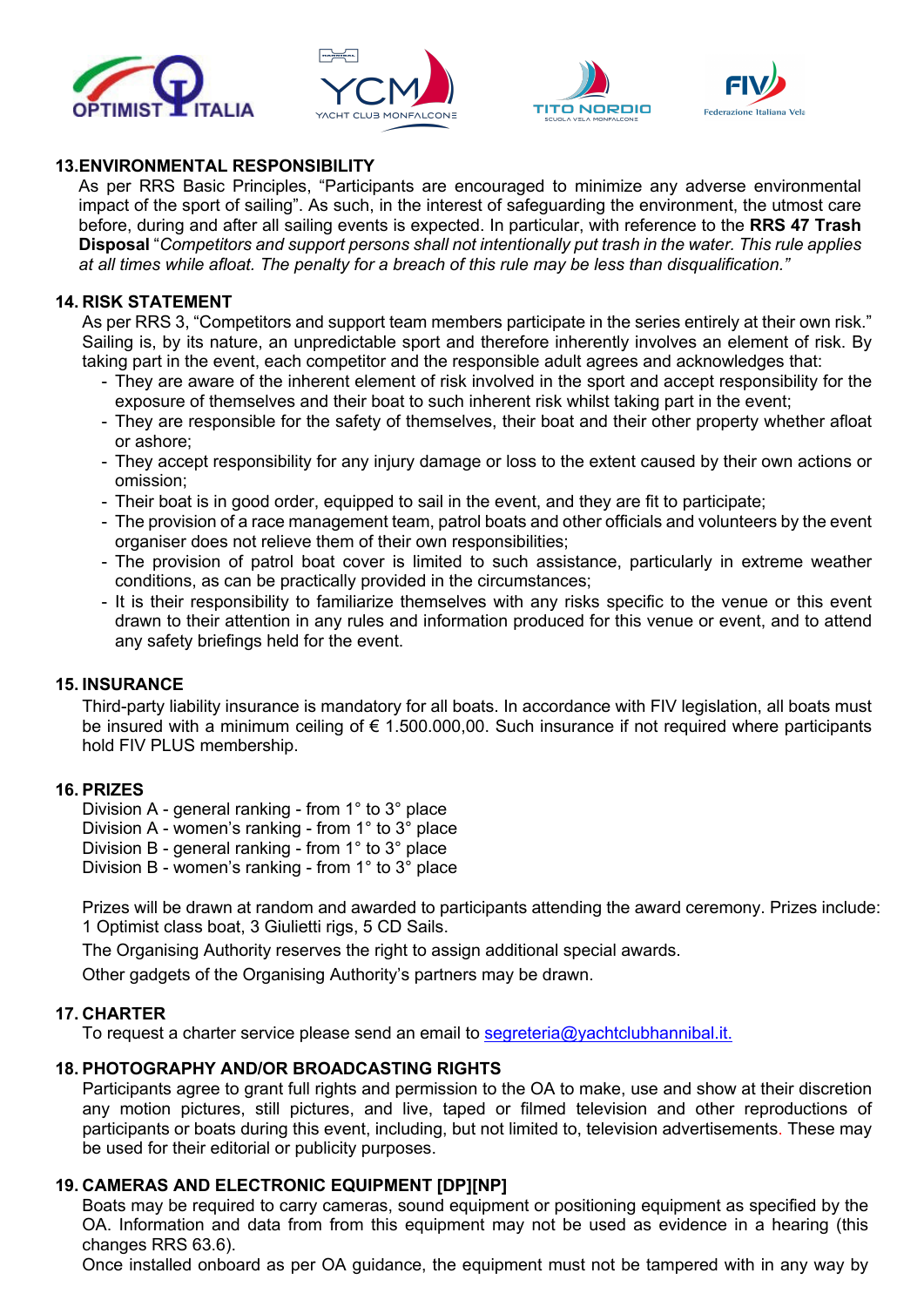



participants or support persons unless expressely instructed to do so by the OA.

## **20.LOGISTICS – FURTHER INFORMATION – ACCOMMODATION:**

Information regarding onshore logistics, services, and events for participants, coaches and accompanying persons will be published online at www.yachtclubhannibal.it and will be available at the RO. With respect to accomodation in Monfalcone, it is possible to take advantage of the agreements with 'Nuovo Albergo Operai' e 'Sam Hotel' by referring to YC Monfalcone and the Optimist Gold Cup.

THE ORGANIZING AUTHORITY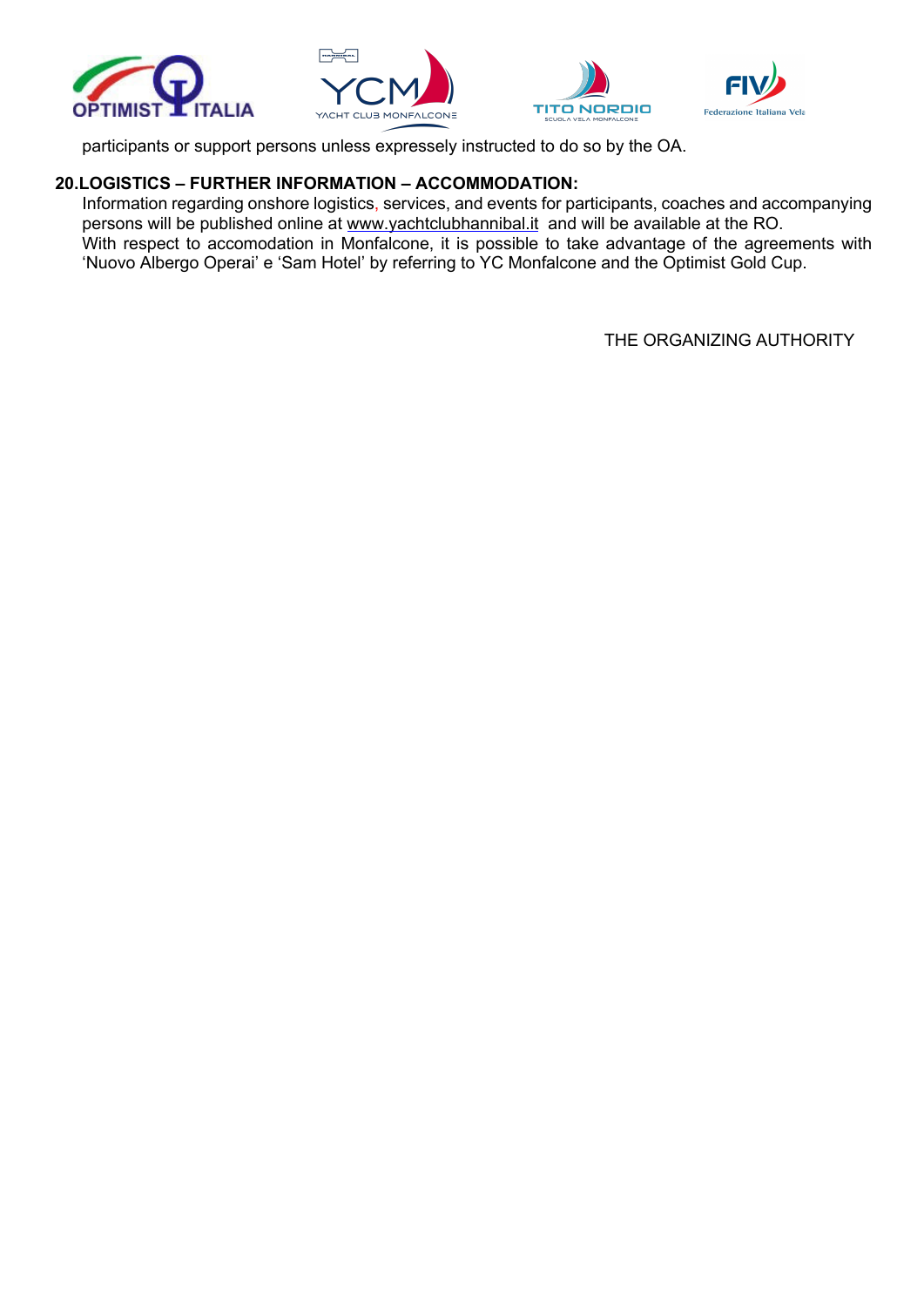







#### **ADDENDUM - A Instructions for Races and Heats**

*The following additional SI will apply to multi-heat races.*

#### **A1 – FORMAT**

- The regatta will be raced using System "A" (two groups) as articulated in FIV regulations.
- Drawn at random, participants will be subdivided into two groups (programs such as ZW random subdivision system are accepted).
- The RC, assisted by FIV coaches or by coaches nominated for this purpose, may re-arrange participants if the sub-division results in a disproportionate number of participants from one club or from the same FIV zone or for any other technical purpose. These modifications shall not be grounds for requests for redress (this changes RRS 60.1(b)).
- Each race consists of two heats. For the race to be valid, both heats must result in a regularly run and classified race. Should one heat not be completed, the race will automatically be interrupted for the other heat as well. This shall not be grounds for request for redress (this changes RRS 60.1(b)).
- As outlined below, boats will be re-assigned to groups after each day of racing using provisional results available at 8 pm regardless of protests or requests for redress adjudicated or modified after such time. Where both groups have not raced an equal number of heats, groups will be re-assigned based on a provisional ranking calculated using results from races that both groups have completed.

| <b>GROUP</b>               | A                       | $\mathbf B$    |
|----------------------------|-------------------------|----------------|
| <b>COLOUR</b>              | <b>BLU</b>              | <b>GIALLO</b>  |
| <b>Provisional ranking</b> | $\mathbf 1$             |                |
|                            |                         | $\mathbf{2}$   |
|                            |                         | $\mathbf{3}$   |
|                            | $\overline{\mathbf{4}}$ |                |
|                            | $\overline{\mathbf{5}}$ |                |
|                            |                         | $\bf 6$        |
|                            |                         | $\overline{7}$ |
|                            | 8                       |                |
|                            | $\boldsymbol{9}$        | 10             |
|                            |                         | 11             |
|                            | 12                      |                |
|                            | And so on               |                |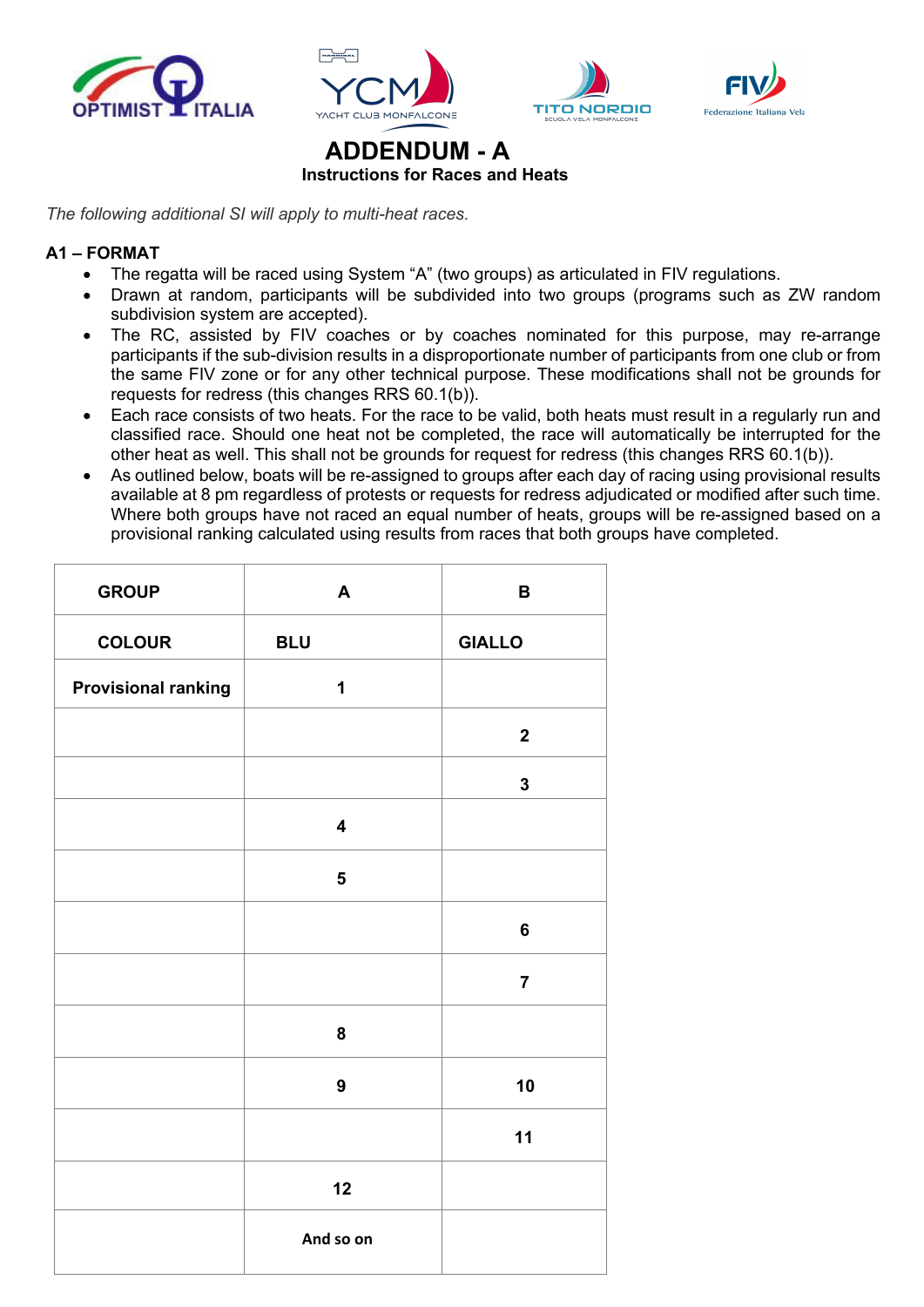





- In practice, groups will be re-organized as follows: the first-placed participant will be assigned to group A, the second-placed participant to group B, the third-placed participant to group B, the fourth- and fifth-placed participants to group A, the sixth- and seventh-placed participants to group B, and so on.
- Where both groups have not raced an equal number of heats, the following day of racing will commence with the completion of the previous day's heats. Racing will then proceed according to schedule and group changes will occur while afloat.
- Should only one race be completed on the first day of racing, participants will be re-assigned to groups at random.
- Where a boat is declared BFD in a race that for any reason is incomplete, that boat shall not be allowed to start the following race even if groups are re-assigned.
- Where one group has not completed the series, the missing heats will be completed the following day. These heats shall not be considered part of the three races scheduled for the day of racing.

## **A2 – RACE TIME LIMIT (refer to point 8 of SI**)

#### **A3 – STARTING SIGNALS**

- The warning signal for the second heat of the race will be displayed as soon as possible after the valid start of the first heat of the race. As such, the relevant boats must stay in the in vicinity of the starting area.
- Participants are required to pay attention to RC signals as the RC may invert the starting order.

#### **A4 – IDENTIFYING FLAGS FOR HEATS (the OA can change the colours)**

- Heats shall be identified as follows:
- Group "A" (DIVISION A)
	- Warning signal: rectangular BLUE flag; a blue ribbon must be **affixed to the back side of the sprit** to identify the group.
- Gruppo "B" (DIVISION A)
	- Warning signal: rectangular YELLOW flag; a yellow ribbon must be **affixed to the back side of the sprit** to identify the group.
- Single Fleet (DIVISION B)
	- Warning signal: rectangular flag with class insignia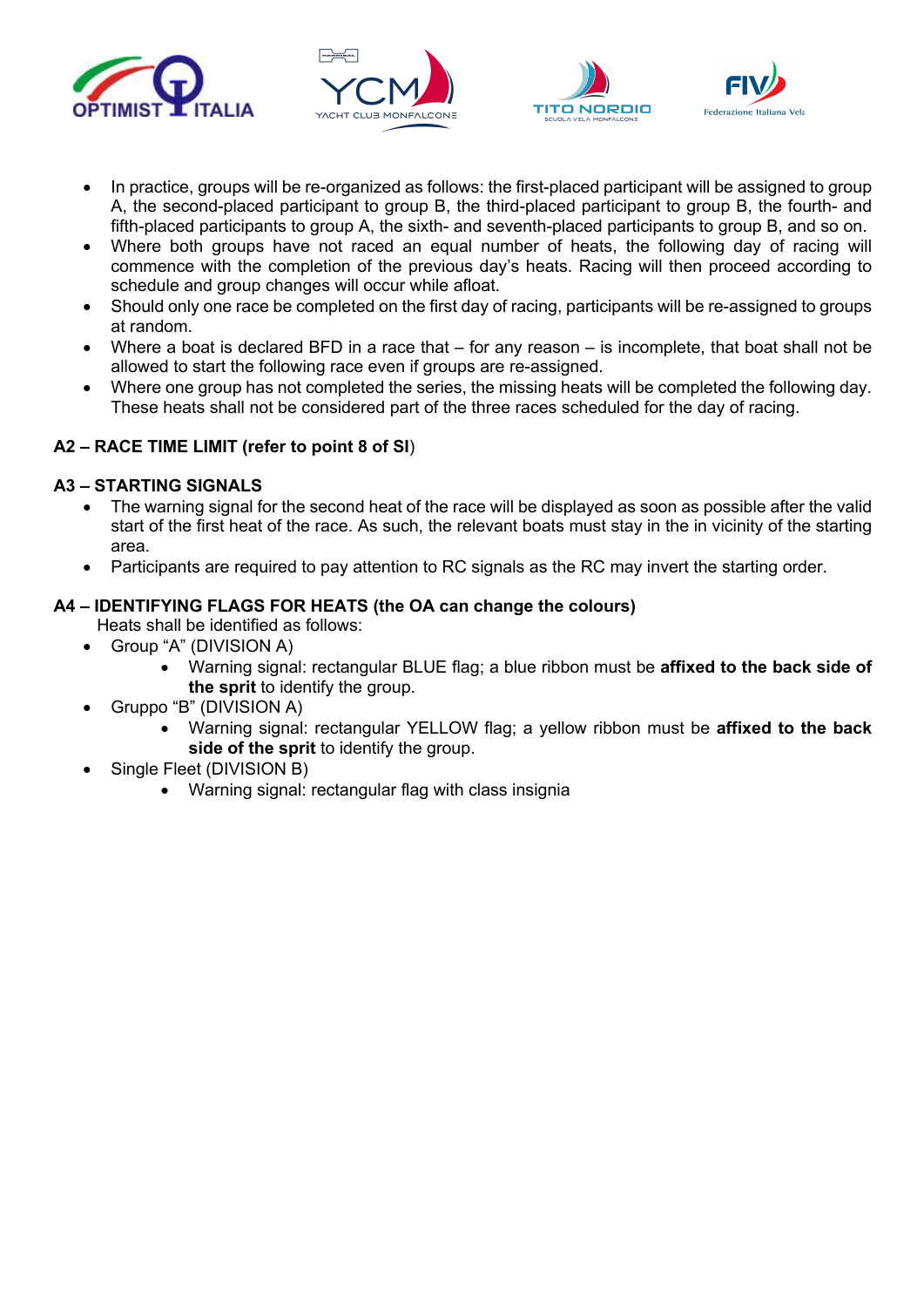





## **ADDENDUM - B**

## **RULES FOR SUPPORT BOATS AND SUPPORT PERSONS**

FOREWORD FOR ACCOMPANYING PEOPLES

#### **BASIC PRINCIPLES:**

#### **Sportsmanship and the rules:**

Competitors in the sport of sailing are governed by a body of rules that they are expected to follow and enforce. A fundamental principle of sportsmanship is that when a boat breaks a rule and is not exonerated she will promptly take an appropriate penalty or action, which may be to retire.

The aforementioned principle the first and most important lesson that should be communicated by sailing coaches.

In this regatta, should there be a infraction of the rules by participants, their respective accompanying persons (team-leaders, coaches, instructors, etc.) should intervene – even before Regatta Officers – and induce those participants to execute the required penalty, such as retire from the race or Regatta.

Should one of the participants retire, accompanying persons are kindly encouraged to not extend the retirement to all those they are accompanying.

B.1 For support persons to obtain permission to navigate in the Area reserved for them as specified in Appendix A of the SI, they must obtain accreditation from the OA, declaring the boats they are supporting and accept the rules which pertain to them. Support persons will receive written permission and an identifying insignia which should be displayed on their support boat. When the warning signal for the first heat of a race is displayed and during the subsequent starting sequence (up until all heats have started), support boats must remain in the Waiting Area – delimited by two small buoys – leeward of the starting line as articulated in Appendix 1.

B.2 An infraction in this respect can be sanctioned with a **[DP]**.

B.3 **[DP]** In addition to the 20.1, support persons must remain outside the Restricted Area until all heats in that race have arrived or until the RC signals a postponement or interrumption. To observe boats during a race, support boats can follow on the left side of the course to leeward, remaining well outside the Restricted Area, i.e. approximately 100 meters from the course area. Support boats can, after the start of the last heat, move between the Waiting Area and the areas in the vicinity of the finish line, by crossing the central channel. Support boats must not cross or stay either windward of the finish line or inside the Inspection and Waiting Area (50x100 mt. see map). When a member of the RC or the PC indicates that a support boat must move further away from the course area, it must do so immediately. This does not apply where assistance or rescue of a boat is required.

B.4 **[DP][NP]** In the interval between the finish of one race and the start of the next race, participants can approach accredited support boats (refer to point 20.1).

B.5 All accredited support boats must assist the OA's boats in safety operations and provide maximum assistance to all participants.

B.6 Coaches are requested to have a working VHF device and to register their telephone number in the RO for urgent communications.

B.7 While afloat, all support persons must wear a PFD.